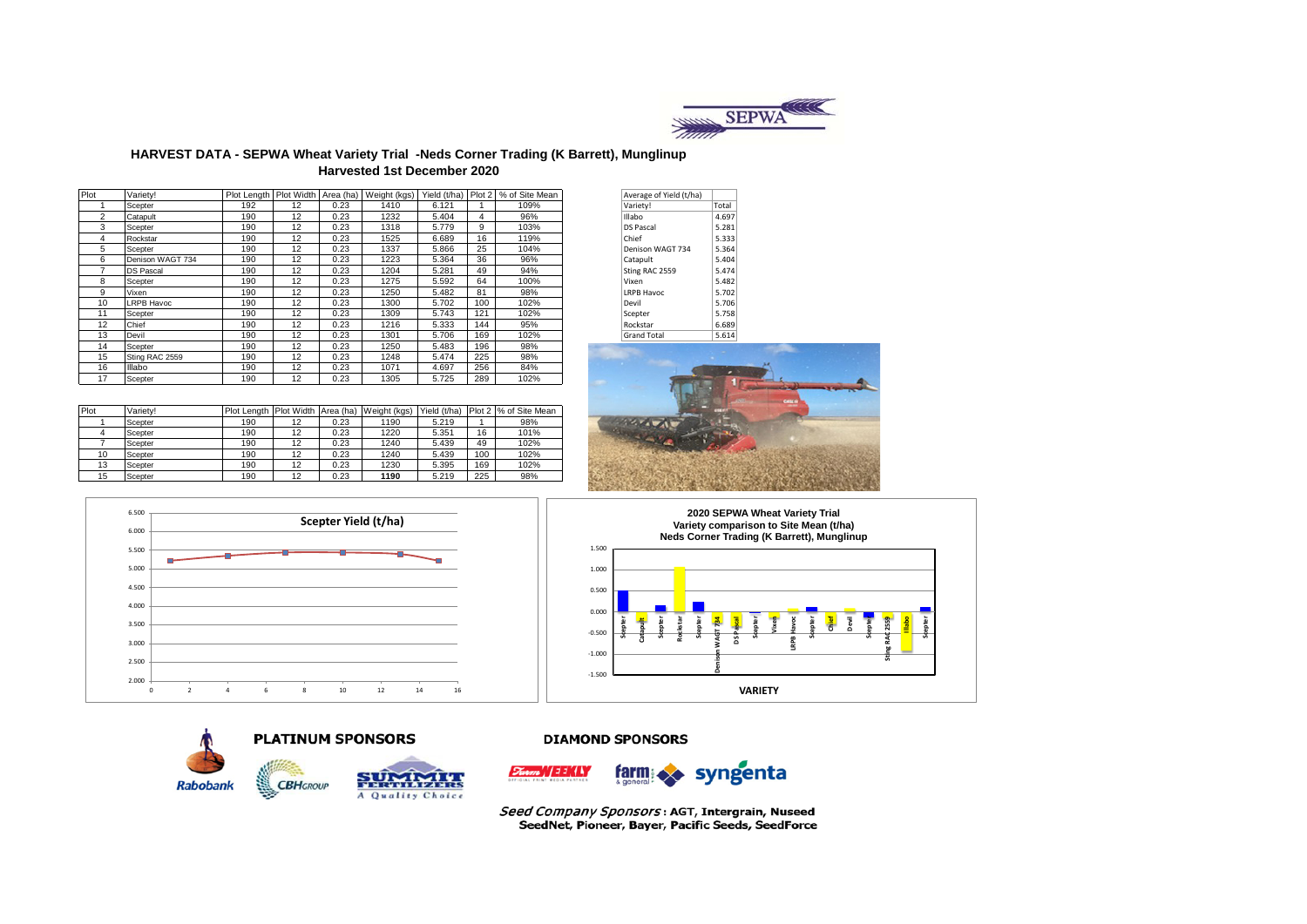



|      |                   | Yield  |                |
|------|-------------------|--------|----------------|
| Plot | Variety!          | (t/ha) | % of Site Mean |
| 1    | <b>Scepter</b>    | 6.121  | 109%           |
| 2    | Catapult          | 5.404  | 96%            |
| 4    | Rockstar          | 6.689  | 119%           |
| 5    | <b>Scepter</b>    | 5.866  | 104%           |
| 6    | Denison WAGT 734  | 5.364  | 96%            |
| 7    | <b>DS Pascal</b>  | 5.281  | 94%            |
| 8    | <b>Scepter</b>    | 5.592  | 100%           |
| 9    | Vixen             | 5.482  | 98%            |
| 10   | <b>LRPB Havoc</b> | 5.702  | 102%           |
| 11   | <b>Scepter</b>    | 5.743  | 102%           |
| 12   | Chief             | 5.333  | 95%            |
| 13   | Devil             | 5.706  | 102%           |
| 14   | <b>Scepter</b>    | 5.483  | 98%            |
| 15   | Sting RAC 2559    | 5.474  | 98%            |
| 16   | Illabo            | 4.697  | 84%            |
| 17   | <b>Scepter</b>    | 5.725  | 102%           |

#### **Site Details**

#### **Plot Dimensions**

| Length (m) | Width (m) |      | Area (m2) Conversion Factor |
|------------|-----------|------|-----------------------------|
| 192        | 12        | 0.23 | 4.34                        |







## **Statistical Analysis**

| Soil Description:     | Sandy Gravel             | Site Mean (t/ha)                | 5.614  |
|-----------------------|--------------------------|---------------------------------|--------|
| Date Sown:            | Sunday, 17 May 2020      | Probability                     | 0.02   |
| <b>Date Harvested</b> | Tuesdav. 1 December 2020 | Least significant difference 5% | 0.5321 |
| Seeding Rate:         | 100 kg/ha                | <b>CV %</b>                     | 3.6    |

# **DIAMOND SPONSORS**





Seed Company Sponsors: AGT, Intergrain, Nuseed SeedNet, Pioneer, Bayer, Pacific Seeds, SeedForce